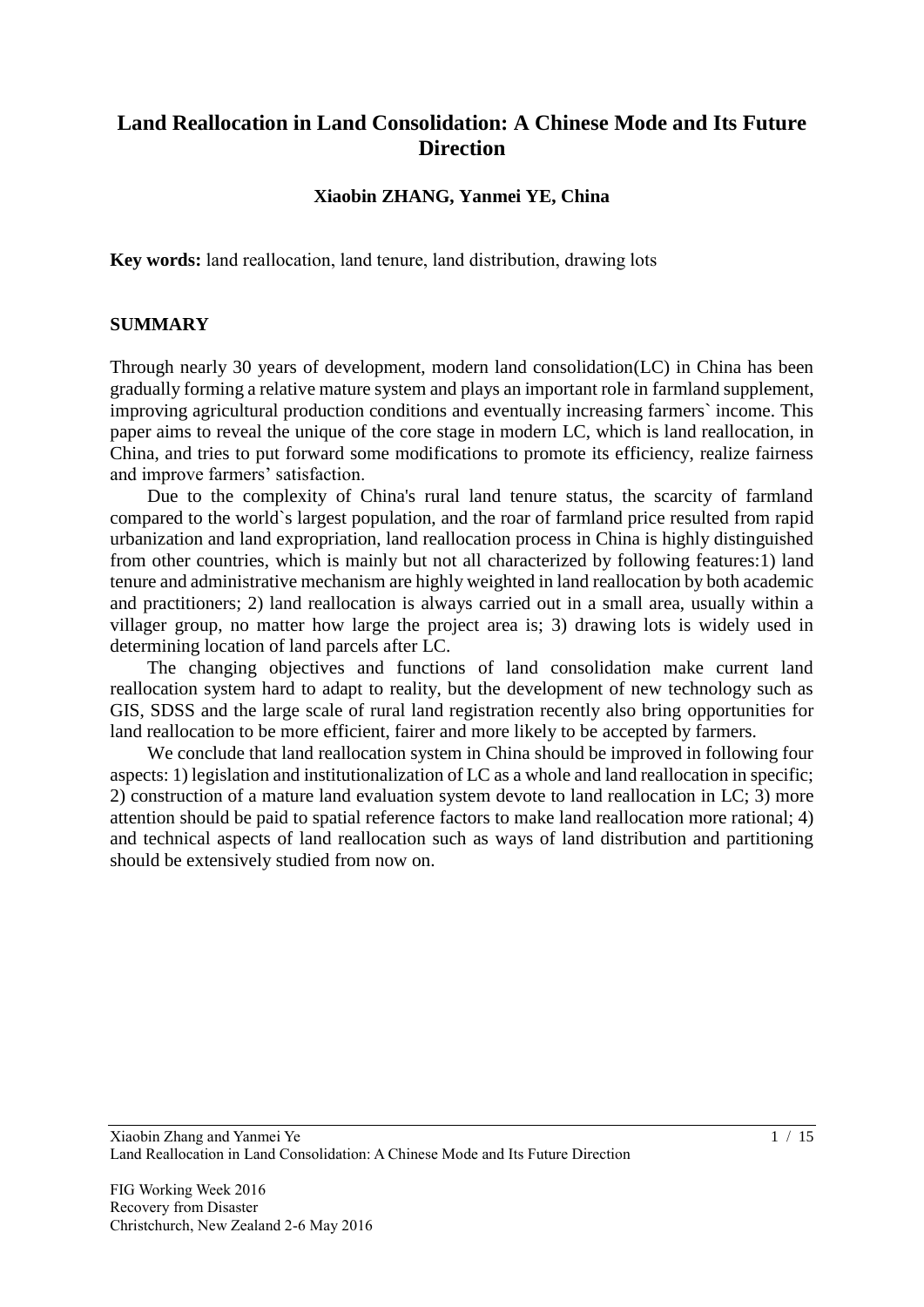# **Land Reallocation in Land Consolidation: A Chinese Mode and Its Future Direction**

### **Xianbin ZHANG, Yanmei YE, China**

## **1. INTRODUCTION**

The LC in China began in Shang Dynasty, dating back more than three thousand years of history. However, modern LC, which was introduced after Reform and Opening, has a relative short history, and even shorter in terms of large scale LC. In China, the emergence and development of LC are closely connected to an important land use policy called Balance of Farmland, which requires occupied farmland for urban development must be compensated by equal area farmland of equal quality. LC is regarded as the most important tool to supply farmland and mutually, to increase farmland area is the critical goal for LC.

 After more than 30 years of exploration, LC system of China has been gradually taking shape. In terms of planning system, LC planning now consists of four levels of planning which are national planning, provincial planning, municipal planning and county level planning. Each level has its own function (fig 1), and the complementarity and the collective effectives of them could make sure the timing and special layout of LC project matches rural development from strategic level and operational level.



LC also consists of project management system, financial management system, and land tenure management system (Tan et al., 2015). Table 1 shows some important law, regulations and standards related to LC, which consist the policy system of it.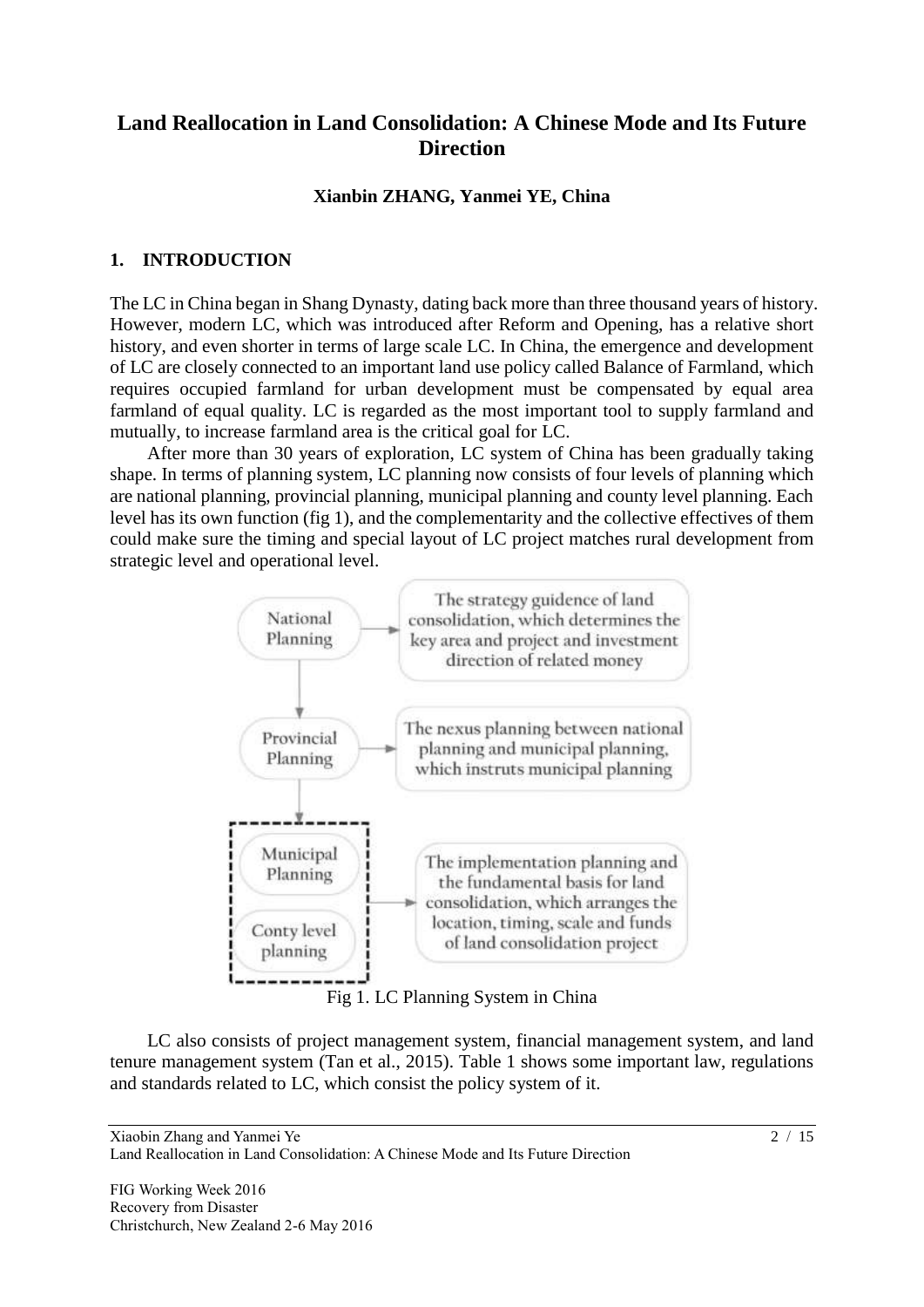| Table 1. Policy system of LC |                                                                                                                                                                                                                                                |  |  |  |
|------------------------------|------------------------------------------------------------------------------------------------------------------------------------------------------------------------------------------------------------------------------------------------|--|--|--|
| Kinds of law                 | Name of law                                                                                                                                                                                                                                    |  |  |  |
| Law                          | Constitution; General Principles of the Civil Law; Land<br>Administration Law; Law on Water and Soil Conservation et al.;                                                                                                                      |  |  |  |
| regulations                  | Land Rehabilitation Regulations; On Efforts to a Better Land<br>Development and Consolidation Tenure Management; Notice on<br>Strengthening the Rural Land Tenure Management et al.;                                                           |  |  |  |
| <b>Standards</b>             | Land Development and Consolidation Standards; High standard<br>Basic Farmland Construction Standards; Farmland Classification,<br>Gradation an Appraisal Standards; Land Development and<br>Consolidation Project Budget Quota Standard et al. |  |  |  |

In addition, despite increasing farmland area is still an important goal of China`s LC, the connotation and objective of it have become more and more complicated. Improving farmland quality and conditions for agricultural production get equal importance to increasing farmland area; Ecological impacts of LC earn more and more attention. Furthermore, ameliorating rural ecological environment and promoting rustic culture have been incorporated into target system of LC, and are taking up a rather critical position in developed areas like Shanghai and Zhejiang. Generally, today`s LC, despite relatively sluggish, is following the trajectory of developed countries like Netherland and Germany (Thomas, 2004; FAO, 2003), in terms of turning into a comprehensive policy tool to coordinate regional development.

Land reallocation, as the most important and complicated stage of LC, has also been developing through accumulated experience from practice and theoretical studies from academy. And due to the unique conditions and land ownership system of China, land reallocation in China is rather different from other countries. However, there is still much to develop for land reallocation, because the number of Government-led LC projects involved land reallocation is relatively small, which is 5697, only accounting for 56.8% of all LC projects.

# **2. COVENTIONAL APPROACH OF LAND REAJUSTMENT**

## **2.1 Type of land reallocation**

Land reallocation involves the redistribution of area and spatial reallocation of land parcels. Land reallocation is regarded as the change of right holders, that is why it is rarely referred as land reallocation or land parcel reallocation (Zhang,2009; Zhang, 2013) but more regarded as land tenure reallocation in China. According to different type of land right involved, land reallocation is often divided into three types which are land ownership reallocation, land contractual management right reallocation and reallocation of other rights of land (Ye, 2002).

### 2.1.1 Land ownership reallocation

Land ownership reallocation is the reallocation of land among the different ownership holders to make the boundaries regular and eventually facilitate agricultural production. Unlike other countries, in which land ownership reallocation is the main type of land reallocation, the actual happen of it is relatively rare in China, because land is publicly owned. It occurs only when boundaries among different land ownership holders, which are different government or villages,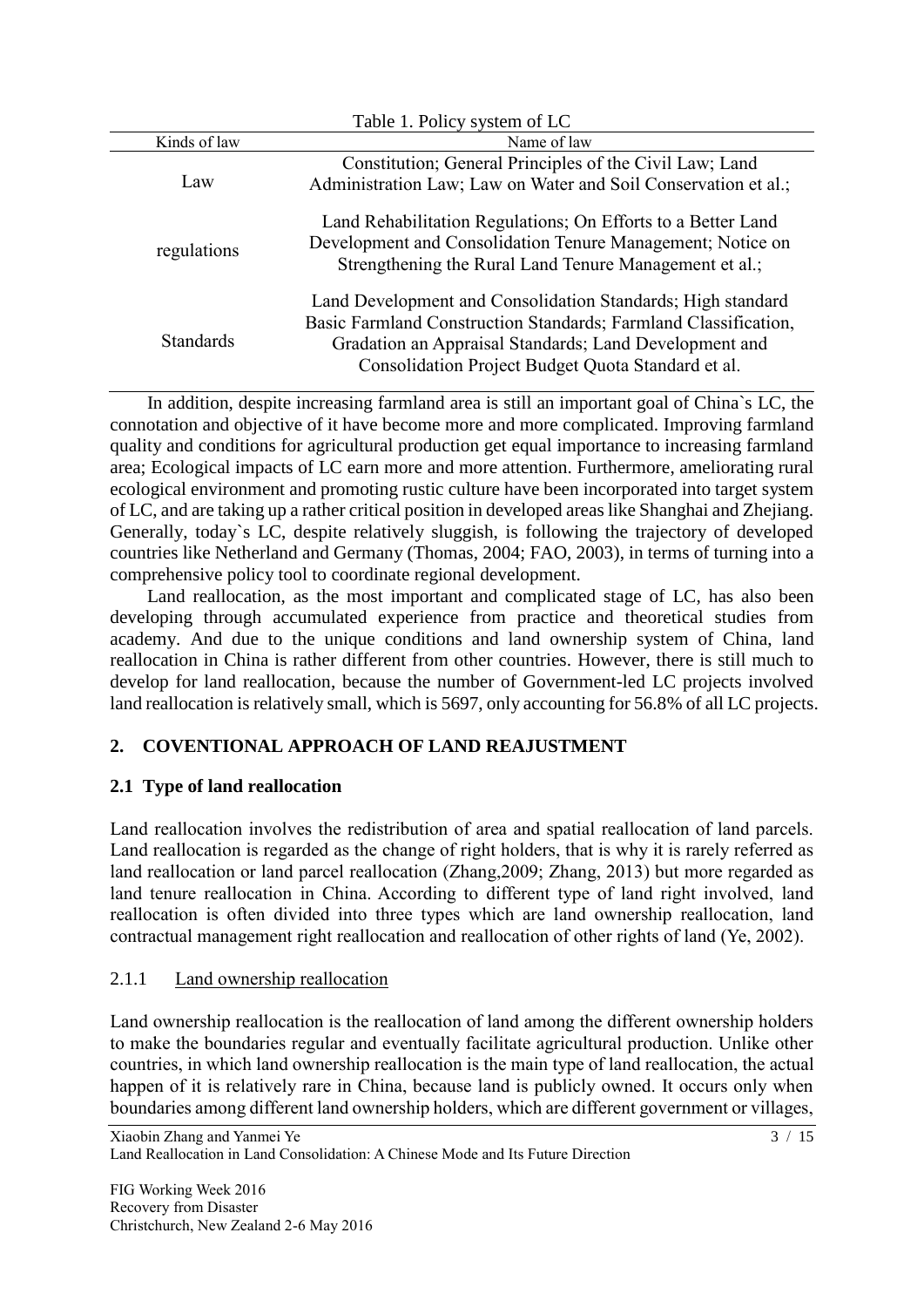

are irregular or there is inserted land or enclaves (Fig 2).

### 2.1.2 Land contractual management right reallocation

Land contractual management right reallocation is mainly to alleviate farmland fragmentation through centralization of scattered land parcels contracted by households. This is the typical land reallocation involving land redistribution and land partitioning and is also the main part of land reallocation in China. Consequently, this paper will mainly focus on this type of land reallocation.

#### 2.1.3 Reallocation of other rights of land

Other rights of land consist of leasehold, mortgage and so on. And reallocation of other rights of land means to readjust land carrying rights mentioned above, the procedure and objective of it are mainly the same to land contractual management right reallocation, only this type of land reallocation needs to take into consider the preference of right holders of these rights. However, other rights of land rarely exists on farmland in China, neither does reallocation of it consequently. From this perspective, land reallocation in China is relatively not burdensome (Yu and Wu, 2003).

Table 2 (Wang, 2011) reveals scale of government-led LC projects involving different type of land reallocation. Clearly, Land contractual management right reallocation account for the biggest part, though, it is actually quite small.

| Table 2. Related data of LC projects involved land reallocation |                       |                  |               |  |  |
|-----------------------------------------------------------------|-----------------------|------------------|---------------|--|--|
| Type                                                            | Number of<br>province | Area<br>(104hm2) | Ratio $(\% )$ |  |  |
| Land ownership reallocation                                     | 16                    | 23.66            | 5.47          |  |  |
| Land contractual management right reallocation                  | 21                    | 64.67            | 14.92         |  |  |
| Reallocation of other rights of land                            |                       | 12.27            | 2.83          |  |  |

#### Table 2. Related data of LC projects involved land reallocation

#### **2.2 The procedure of land reallocation**

#### 2.2.1 General procedure of land reallocation

Xiaobin Zhang and Yanmei Ye 4 / 15 Land Reallocation in Land Consolidation: A Chinese Mode and Its Future Direction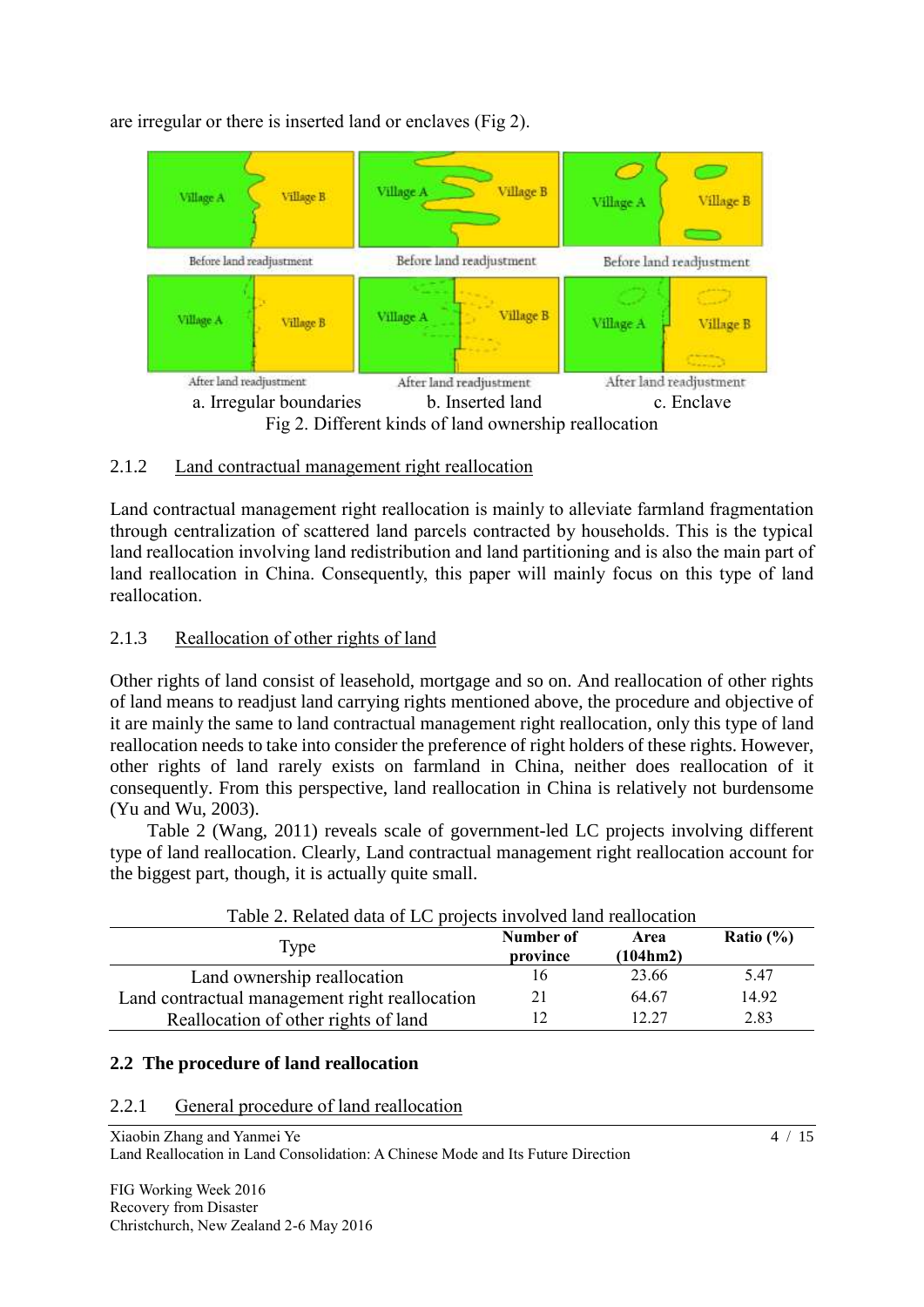Procedures for land reallocation vary from one country to another but they generally have the same framework, namely contains inquiry of willingness to land reallocation, data gathering, preparation of land reallocation plan and implementation of it. The complete procedure of land reallocation goes throughout the whole process of LC, which is shown in Fig 3.



Fig 3. The complete procedure of land reallocation in LC

This general procedure of land reallocation in China differ from other countries mainly in three aspects. Firstly, land reallocation usually takes land ownership reallocation and land contractual management right reallocation both into consideration. The necessity and willingness to them must be analyzed separately. Moreover, due to area of farmland involved in ownership reallocation is always small and location is relatively fixed, it is often solved, if it need to solve, before land contractual management right reallocation.

Secondly, the preference of farmers is held in great honor. The willingness of farmer is necessity to initiation of both land ownership reallocation and land contractual management right reallocation. Farmers` preference still prevail in preparation of land reallocation plan, and final result of the plan must be revised according to farmers` predilection. As is shown in fig 3,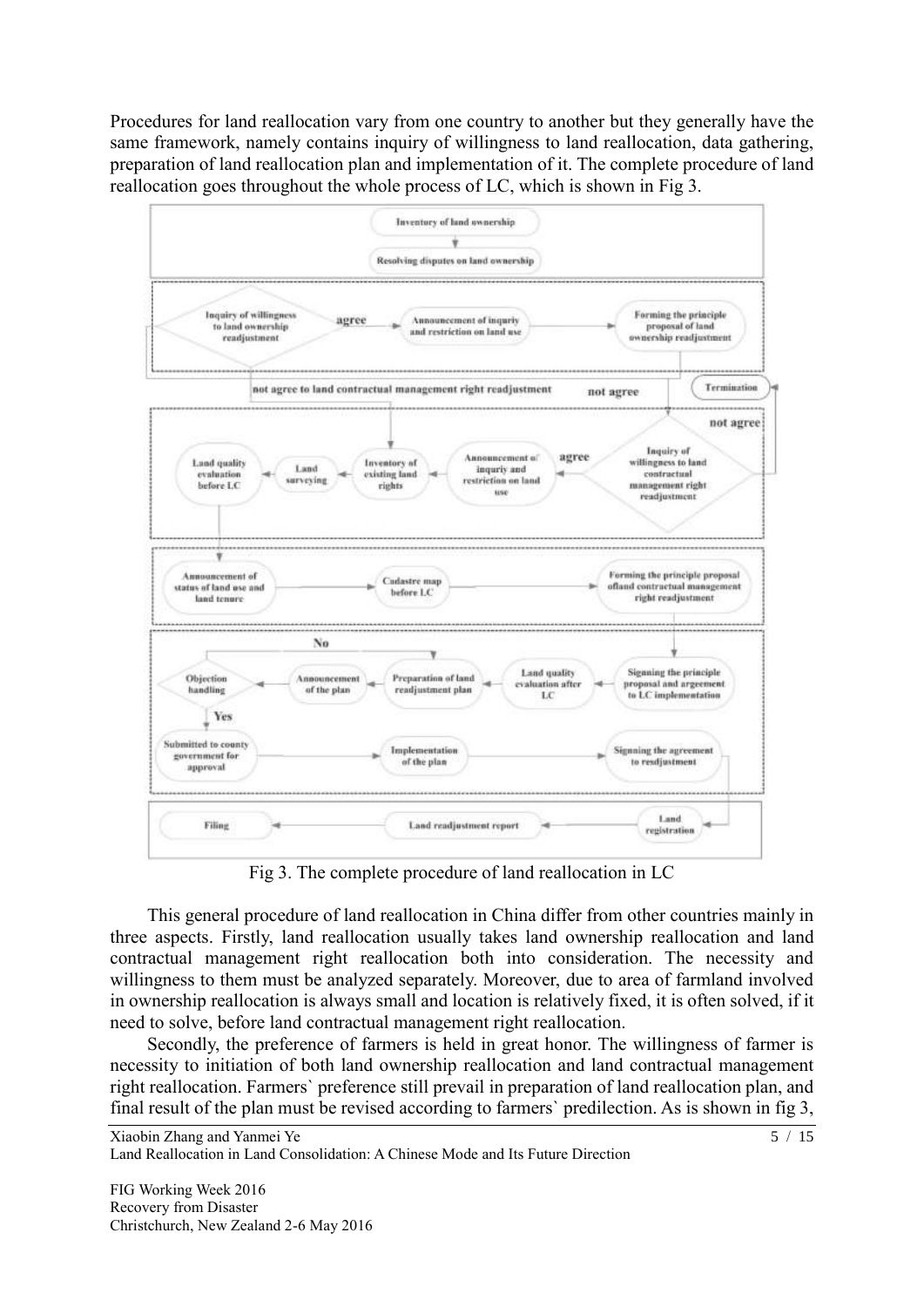farmers` preference must be taken into account in feasibility study, planning and design and implementation stage of LC projects, making it truly the critical factor of LC projects.

Finally, planning and design of agricultural infrastructure and land reallocation are mutual restraints (Feng, 2011). To reduce workload in land reallocation stage is always considered in planning and design stage, for a well-planned infrastructure network will make it easy to form regular land parcels. Correspondingly, the redistribution of land area and location and land portioning are all restricted by infrastructure network.

#### 2.2.2 Specific procedure of land contractual management right reallocation

Land contractual management right reallocation is the main and typical part of land reallocation in China. Contradictory to many other countries, not all farmland in LC projects is confronted with reallocation. In some projects, land only need to readjust when it is occupied by infrastructure, or when its holders want to readjust. According to statistics by Wang et al. (2008), in Shandong province, only 51.25% LC projects involving land contractual management right reallocation readjust all farmland within projects area.

Institutions which responsible for land reallocation varies from one project to another, including village committee, village group, town government and land bureau or the cooperation of them. The conventional approach of land reallocation, which is called drawing lots based model, is highly relied on the knowledge and experience of planner, so the good choice of a leader responsible for land reallocation can be critical for the success to it. It generally contains the following four stage.

(1) Calculation of land area after LC. According to Land Administration Law and the trend of protecting interests of farmers in China, contracted land cannot be withdrawn by any means during contracting period. Therefore, land area contracted by households doesn`t change a lot after LC. Main changes yield from two aspects: distribution of new farmland produced by wasteland reclamation or pond landfilling, and conversion of area between land in different position according to the differences in land value. Theoretically, participation share of land occupied by infrastructure also will cause changes in land area of households, but this part of change is rarely considered by planner to date (Yu and Wu, 2003).

(2) Determining the approximate location of land parcels. LC projects always cover farmland in more than one village group. However, land parcels should be put somewhere adjacent to their corresponding settlements to make sure the convenience of agricultural production. Therefore, land reallocation is often carried out within village groups and approximate location of land parcels will be determined based on this principle.

(3) Determining the order of land partitioning. The definitive location of land parcels is determined with the help of drawing lots. In specific, farmers get their order of land partitioning through drawing lots in general assembly of all members in project area. Then planner determines the starting point and where to move towards in land blocks through consultations with farmers. To realize the centralization of land parcels, the drawing lots is carried out based on the principle of 'one farmer, one parcel'. In addition, if farmers want their land parcels to be adjacent, they can use one lot to represent all their parcels, and this is encouraged during land reallocation for it is beneficial for large scale agriculture.

(4) Land partitioning. This stage consists of determination of final location, shape and boundaries of land parcels based on the order and strike got from last stage. The shape of parcel is rectangular in principle, but finally will be determined by planner under the restrictions of infrastructure network, project boundary and other natural and agricultural conditions (Tang et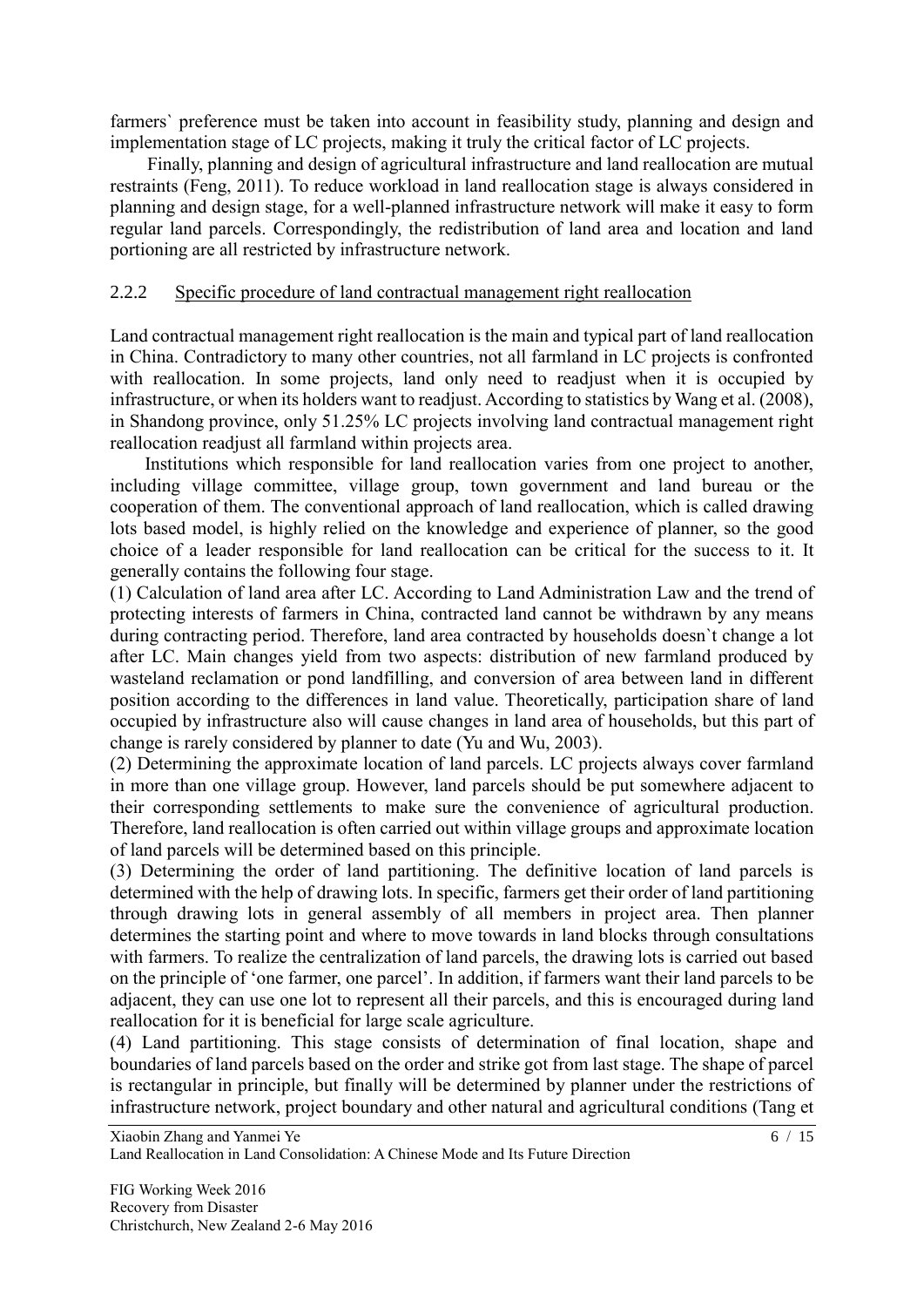al., 2015). Once all land parcels are generated, the procedure of land contractual management right reallocation finished

### 2.2.3 Comments on conventional approach

The so called drawing lots based reallocation is the achievement of more than 30 years of accumulation of practical experience. Compared to methods used in other countries, it is more adaptive to China`s reality mainly due to its inherent efficiency and procedural fairness.

However, despite the merit of conventional approach, pressure from the need of scale agriculture, the transformation of LC to a more complicated and comprehensive way and the promotion of rural land registration make the shortcoming of fully exposed.

Firstly, anxiousness of government to finish LC projects brings about the low ratio of land reallocation, which is no more than 1/3. In China, most LC projects are led by government, and the implementation of LC projects is an important assessment indicator of leaders` performance. Solving this extremely complex problem will not only delay the schedule of LC project, but also will take risk of incurring protest and resentment of farmers. Therefore, the dominant strategy of government is to skip this troublesome stage.

Secondly, the random redistribution of land location makes it very hard to match area or value between land parcels and land blocks, finally leads to an unpleasant situation where many parcels are cut by roads or ditches. Besides, it will also cause big changes in location after LC. These inherent drawbacks of drawing lots sometimes lead to unwillingness to land reallocation.

Finally, like conventional approach in many other countries, land reallocation in China is highly relied on artificial work. The experience and knowledge of planners will cause huge impacts on results of land reallocations, especially in land partitioning stage. The shape and definitive location of land are all determined by planners, which is not only time consuming, but also error inviting.

### **3. A FRAMWORK FOR FUTHER RESEARCH**

### **3.1 New situation of land reallocation**

Confined to the lagging agricultural technology and level of economic development in China `s rural area, land fragmentation is not a major problem needs to solve in early LC projects. Nowadays, however, the improvement of China's economic level and increase of population lead to the increasingly intense demand for large-scale agricultural production, and the rapid urbanization process in China has essentially provided a great opportunity for it. Consequently, a large scale of land adjustment become a necessity in LC.

In addition, due to lack of land registration and spatial data on contracted farmland before**,** mistakes are sometimes tolerable and the procedure is relatively easier. Actually there is no need of cadastral map in most of LC projects even nowadays. The promotion of land registration in rural area lately requires higher accuracy and more complicated procedure in land reallocation than before. However, land registration also brings opportunity to introduce technology of high efficiency such as GIS and SDSS.

The transformation of LC also makes land adjustment more complicated because the objectives of LC become more multivariate, the cover of LC project area is wider and more and more stakeholders are involved.

Xiaobin Zhang and Yanmei Ye 7 / 15 Land Reallocation in Land Consolidation: A Chinese Mode and Its Future Direction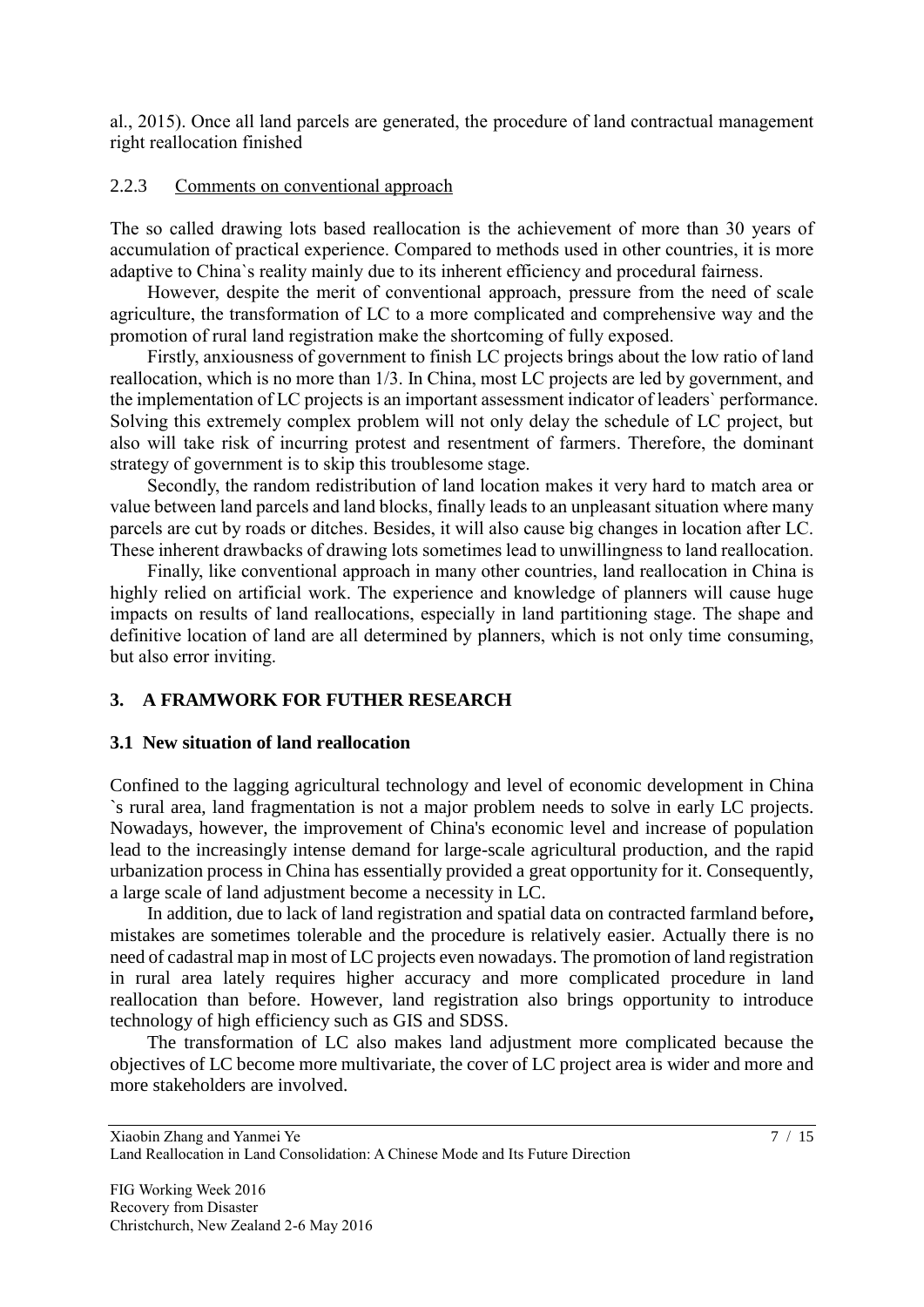### **3.2 Land reallocation framework**

All these challenges make land reallocation one of central issues in LC research, stimulating researchers in China to bring about so many creative ideals to solve the problem of unwillingness of farmers, inefficiency and disputes on land distribution. However, despite land reallocation process is a stage involving both administrative and technical steps (Essadiki and Ettarid, 2002), most of attention are paid to administrative steps in China, such as legislation of land reallocation and improvement of public participation.

Clearly, the drawbacks of conventional approach for land reallocation lie in both administrative and technical steps. Furthermore, administrative aspects of land reallocation are interactive to technical aspects: the administrative model usually determines the fundamental efficiency of land reallocation and makes a big difference in choice of technology, which will be shown in next section; a good choice of technical mode makes land reallocation go well with high efficiency and realization of objectives.

Therefore, we put forward to a framework incorporating both administrative aspects and technical steps for future study. This framework is based on previous research from both in and out of China, hoping to make related studies more systematic and eventually put forward to a more adaptive approach for land reallocation in China. The framework is shown in fig 4.

## 3.2.1 Construction of institution

Due to the introduction of modern LC to China is relatively late, institutional system of it is still immature by now. Given that land reallocation isn`t seriously considered until 21 centuries, it is no wonder that there is lack of legislation and organizations for it. For the legislation would make the procedure and implementation of land reallocation more stable and transparent, which is beneficial to acceptance of farmers, it is the fundamental need for improvement of land reallocation.

In addition, the way how LC was promoted and implemented also makes big differences on the result of land reallocation. Despite the unwillingness of farmers to land reallocation in government-led LC projects, there is emergence of volunteer land readjustment in many province of China (Lu, 2012), showing the need of land reallocation and mismatch between LC projects and farmers` need.

Therefore, all these institutional factors can greatly affect the result of land reallocation, and should be studied deeply.

### 3.2.2 Land value redistribution

Value redistribution is a critical stage of land reallocation, which involves both administrative and technical factors. Main tasks of this stage is to redistribute contracted land and to carry out farmland transfer.

Redistribution of contracted land mainly involves the distribution of new farmland, calculation of conversion rate between land at different location and calculation of participation share of infrastructure. This stage is highly weighted in China for now, because the farmland is extremely scarce in China that average land holding size is 0.67ha (Demetriou D et al., 2012), a little difference will cause huge disputes. Another reason is that land quality varies a lot within project area because of variation in terrain, making the construction of farmland evaluation system a focus of both scholars and practitioners.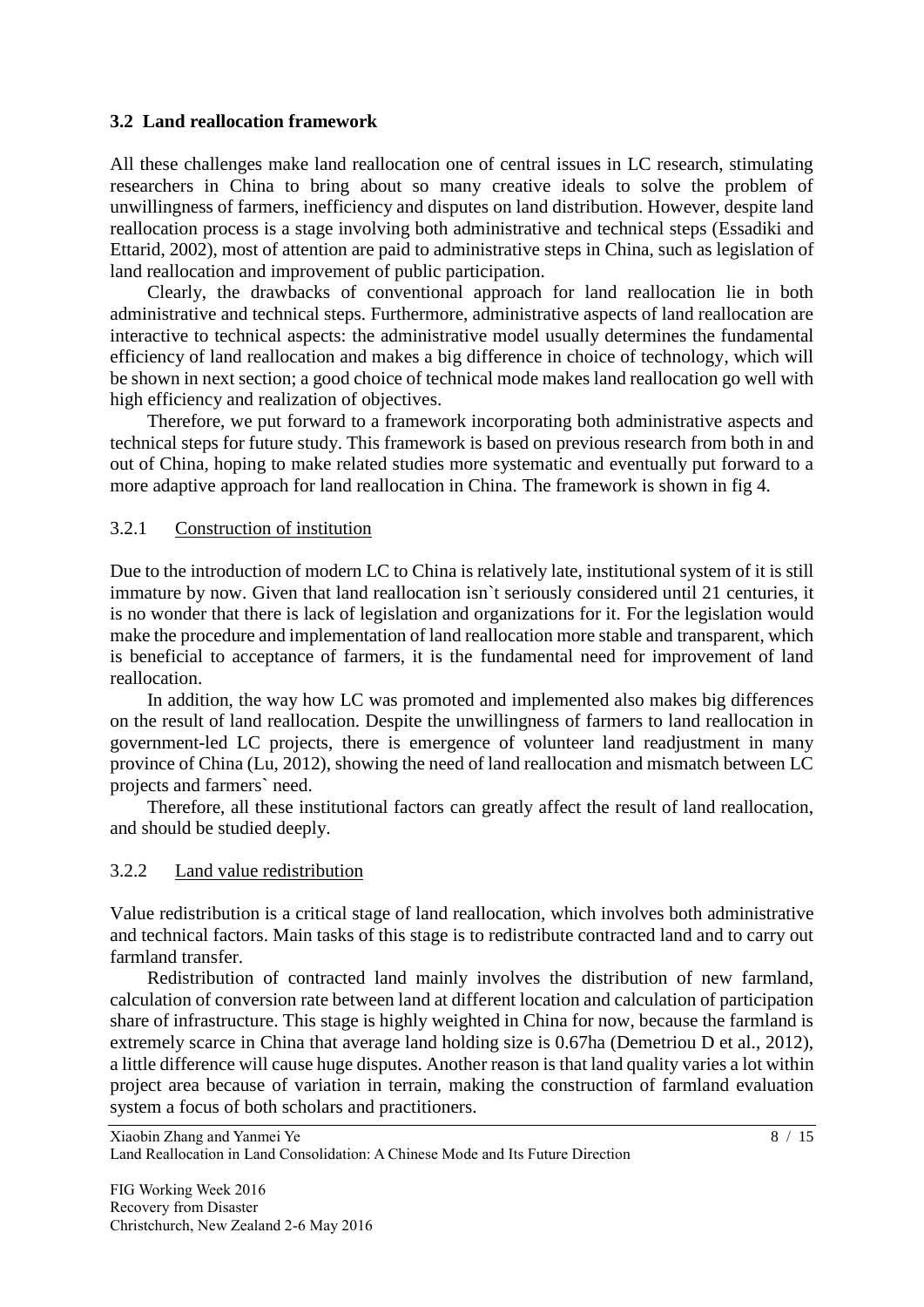Though withdraw of contracted farmland is forbidden, volunteer farmland transfer is encouraged lately. Due to scarcity, simply centralization of farmland contracted by one farmer can only do a limited favor for large-scale agriculture. If government plays an active role of promotion of land transfer during LC, the procedure, efficiency and result of land reallocation will be a whole lot different.

## 3.2.3 Land location redistribution

Redistribution of location is to determine approximate location of land parcels, it is the most difficult stage of land reallocation not only because it involves countless factors, more importantly, because farmers` preference prevail at this stage. A technical optimization model can possibly maximize reallocation efficiency and convenience of agricultural production, but it means little if famers don`t like it.

Therefore, the objectives of this stage should at least contain two part: to get the willingness of farmers and to facilitate agriculture production. For realization of the first target, impact factors of farmers' preference should be clearly understood, and behavior pattern of farmers involved in interaction with other famers and planners should also be studied. Additionally, the way to present and evaluate farmers` preference influences the result of location redistribution too.

Under the premise of understanding farmers` preference, location redistribution is process of optimization of special layout. Technical models should be engaged in this step. The use of operations research model with the help of emerging technologies such as GIS and SDSS can greatly improve efficiency and accuracy of land redistribution. This is what lacks in related research in China, and should be extensively studied from now on.

### 3.2.4 Land partitioning

Land partitioning is a technical stage of land reallocation which rarely affected by farmers` preference. Main tasks of it is to determine the final location and shape of land parcels. It is a geometric problem of designing optimize land parcels for farming subject to production technology, natural conditions of project areas, infrastructure network and so on. The evaluation indicators and methods and constraint conditions of land parcels design should be clearly understood and studied. Due to lack of spatial data, this stage has been rarely studied before, however, rural land registration has brought great opportunities for it.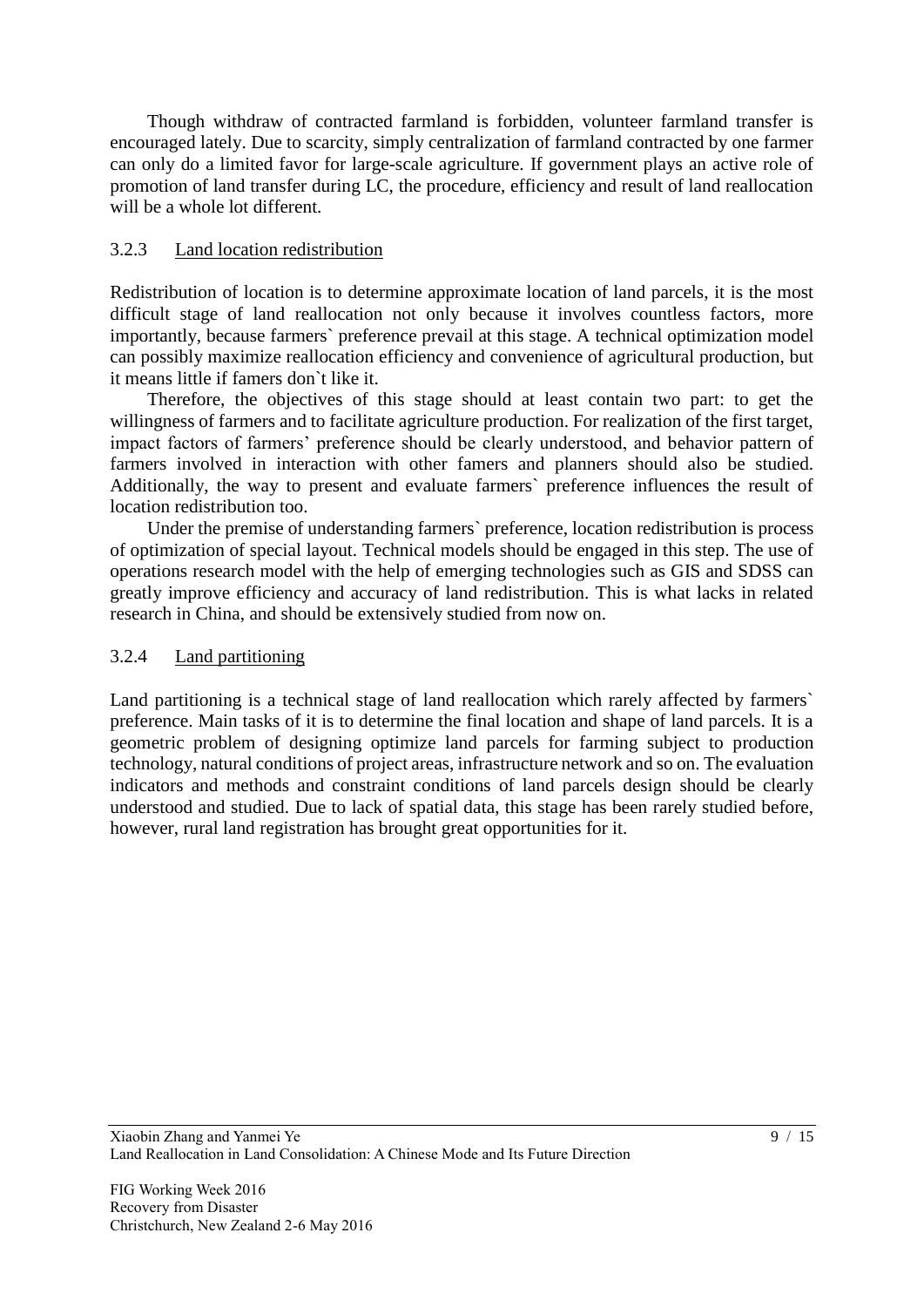

Fig 4. The framework for land reallocation in China

## **4. CASE STUDY**

In this section, we show the conventional approach for land reallocation in China intuitively through a LC projects in Jiangxi province, and how different ways of land value redistribution have effects on subsequent steps can be understood to some extent.

### **4.1 Overview**

The project shown in this section is located in Pengze County, Jiujiang City of Jiangxi, which contains two separated parts located in Huangling and Dongsheng town. We only gather data of Huangling part, but it is enough to explain how conventional approach works.

The scale of project area of Huangling part is 183.49 ha, involving farmland of Fanrong and Jinhuang two villages. The number of households and farmers in Fanrong involved in this project is 265 and 1042 respectively, and the numbers are 440 and 1429 in village Jinhuang. This project started up in 2013 due to lack of agriculture infrastructure and extremely land fragmentation, which is shown in fig 5 and table 3.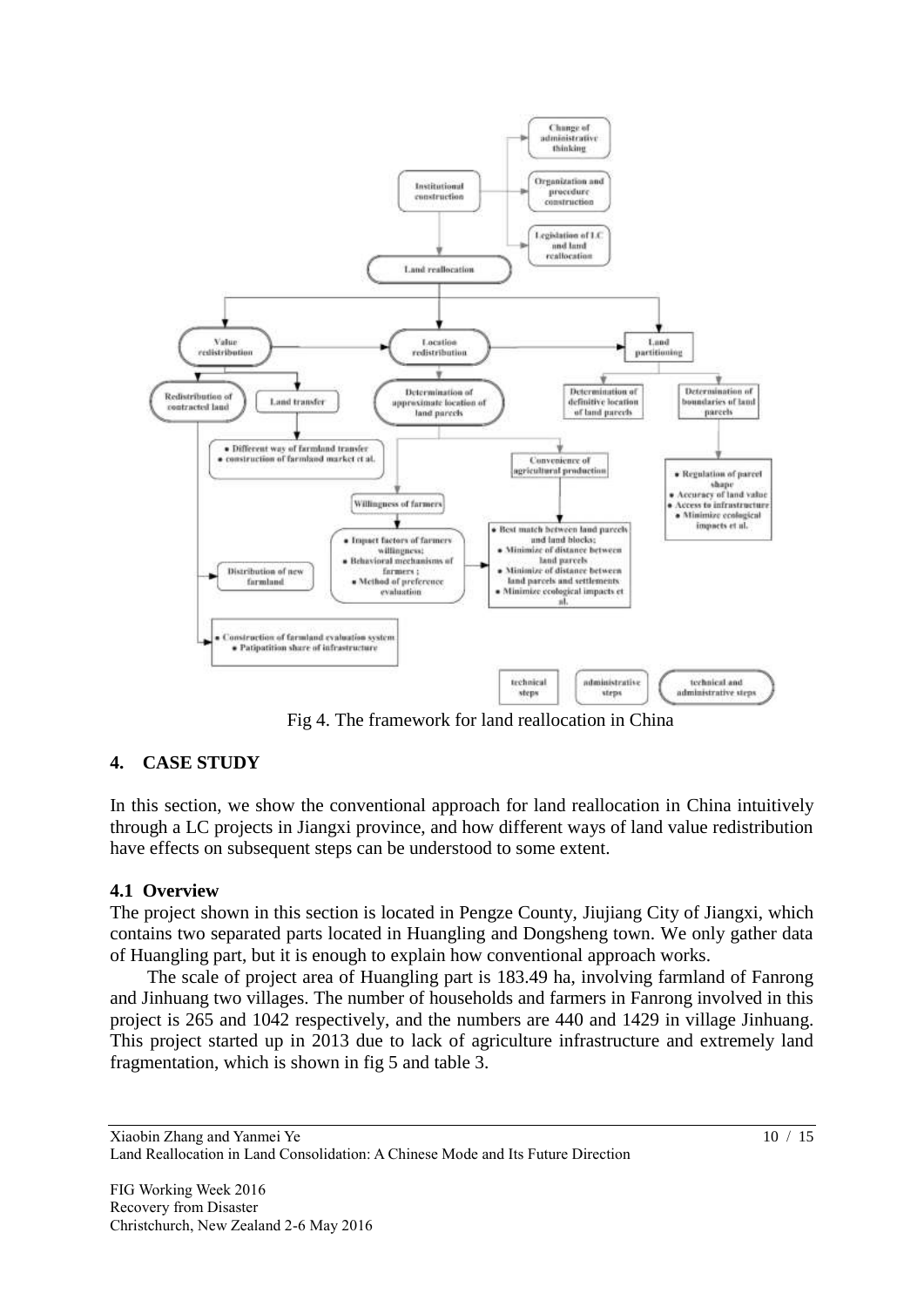

Fig 5. Status of cadastre and main type of land use

|          | Table 3. Statistics of main type of land use in project area |             |          |      | unit: ha     |
|----------|--------------------------------------------------------------|-------------|----------|------|--------------|
|          | Irrigated                                                    | Unirrigated | Woodland | Pond | Number of    |
|          | farmland                                                     | farmland    |          |      | land parcels |
| Jinhuang | 45.00                                                        | 49.79       | 22.28    | 3.09 | 1030         |
| Fanrong  | 5.13                                                         | 39.83       | 9.51     | 4.18 | 1653         |
| Total    | 50.13                                                        | 89.62       | 31.79    | 7.27 | 2683         |

# The average number of land parcels of households is 3.83 in project area, and the average size of land parcels is only 0.051ha, showing the extremely fragment situation of farmland in project area. The need for land reallocation is quite urgent.

### **4.2 Drawing lots based model**

The following picture shows the results of drawing lots based land reallocation. Clearly the landscape has been improved after land reallocation. Left part of fig 6 shows that farmland is generally gathered around its corresponding settlement, which makes it convenient for agriculture production.

Right part of fig 6 and table 4 shows cadastre situation after land consolidation. Number of land parcels in project area is reduced from 2683 to 805, correspondingly, the average number of land parcels of households is reduced and average size of land parcels increase by more than 3 times. All these changes are proof of relief of land fragmentation.

| Table 4. Change of famuscape after failu reamocation |          |         |          |                    |              |  |
|------------------------------------------------------|----------|---------|----------|--------------------|--------------|--|
|                                                      | Farmland | Number  | Average  | Average number     | Average      |  |
|                                                      | area(ha) | of land | holding  | of land parcels of | size of land |  |
|                                                      |          | parcels | size(ha) | households         | parcels(ha)  |  |
| Before                                               | 139.75   | 2683    | 0.20     | 3.83               | 0.051        |  |
| After                                                | 168.47   | 805     | 0.24     | .14                | 0.210        |  |

Table 4. Change of landscape after land reallocation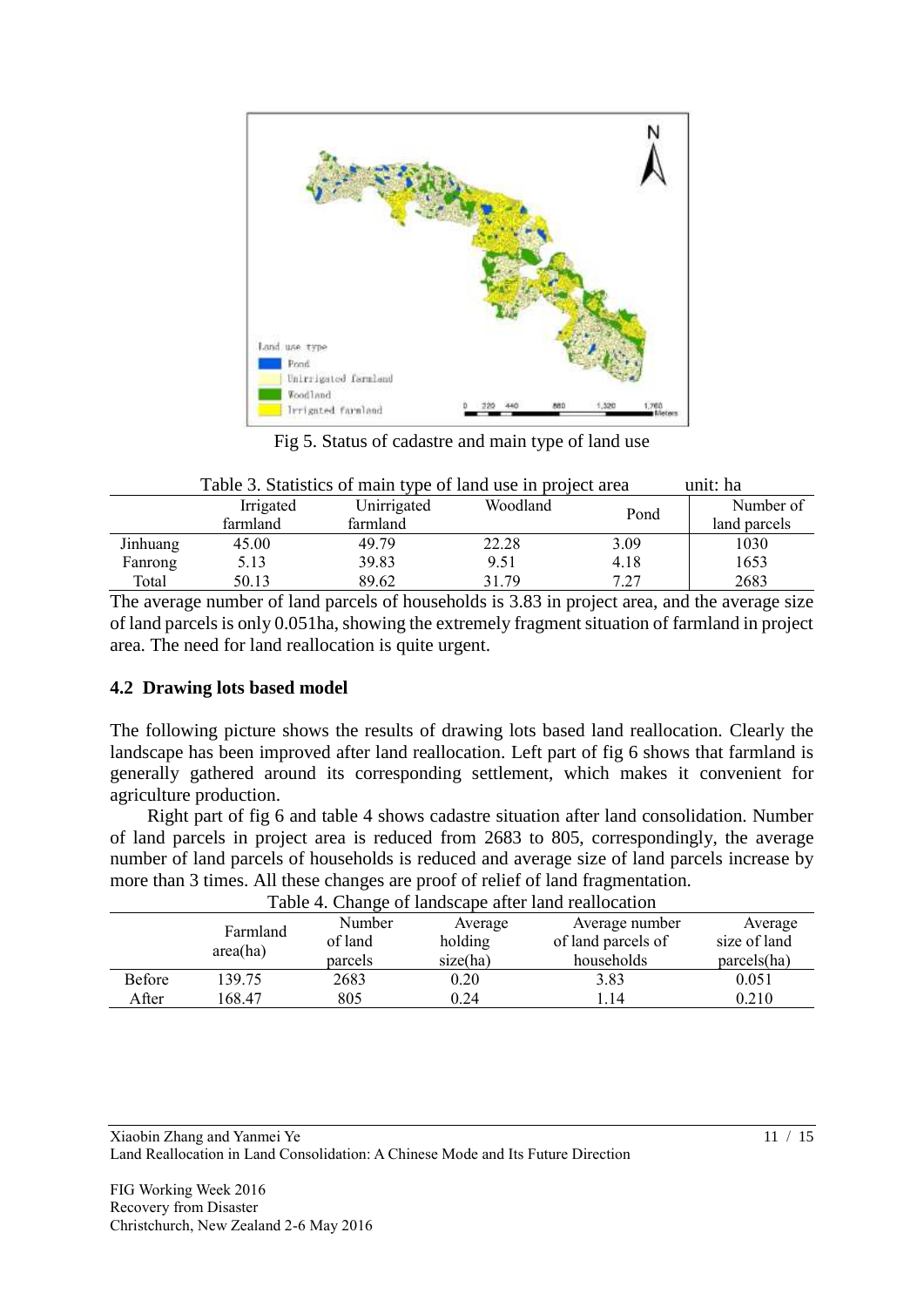

Fig 6. The result of drawing lots based land reallocation

However, despite total area of farmland has increased from 139.75 ha to 168.47ha, the average holding size of households only increase 0.04ha. The less of farmland per capita is the inherent defects of China that cannot be solved by simply centralization of land within households. Also, due to mismatch between land parcels and land blocks in location redistribution stage and the limitations of manpower in land partitioning stage, there are still 77 households (10.92%) have more than one parcel though the principle is "one household, one parcel". All these drawbacks are hidden threat to farmers` satisfaction, and actually this plan of land reallocation incurs strongly protest of farmers, eventually end up with being abandoned.

#### **4.3 Land transfer based model**

To ensure the LC project go well, land bureau of Pengze county plays an active and critical role of promotion farmland transfer. Because LC improves production conditions and quality of farmland, the rent price of farmland in project area has doubled, making most of famers willing to transfer their farmland. Consequently, 638 out of 705 household transfer their land to two farmers, leaving farmland of only 65 households needs to be reallocated. All land parcels of these households are reallocated to location of highest value where near their settlements, which is shown in fig 7, and this plan of land reallocation is implemented successfully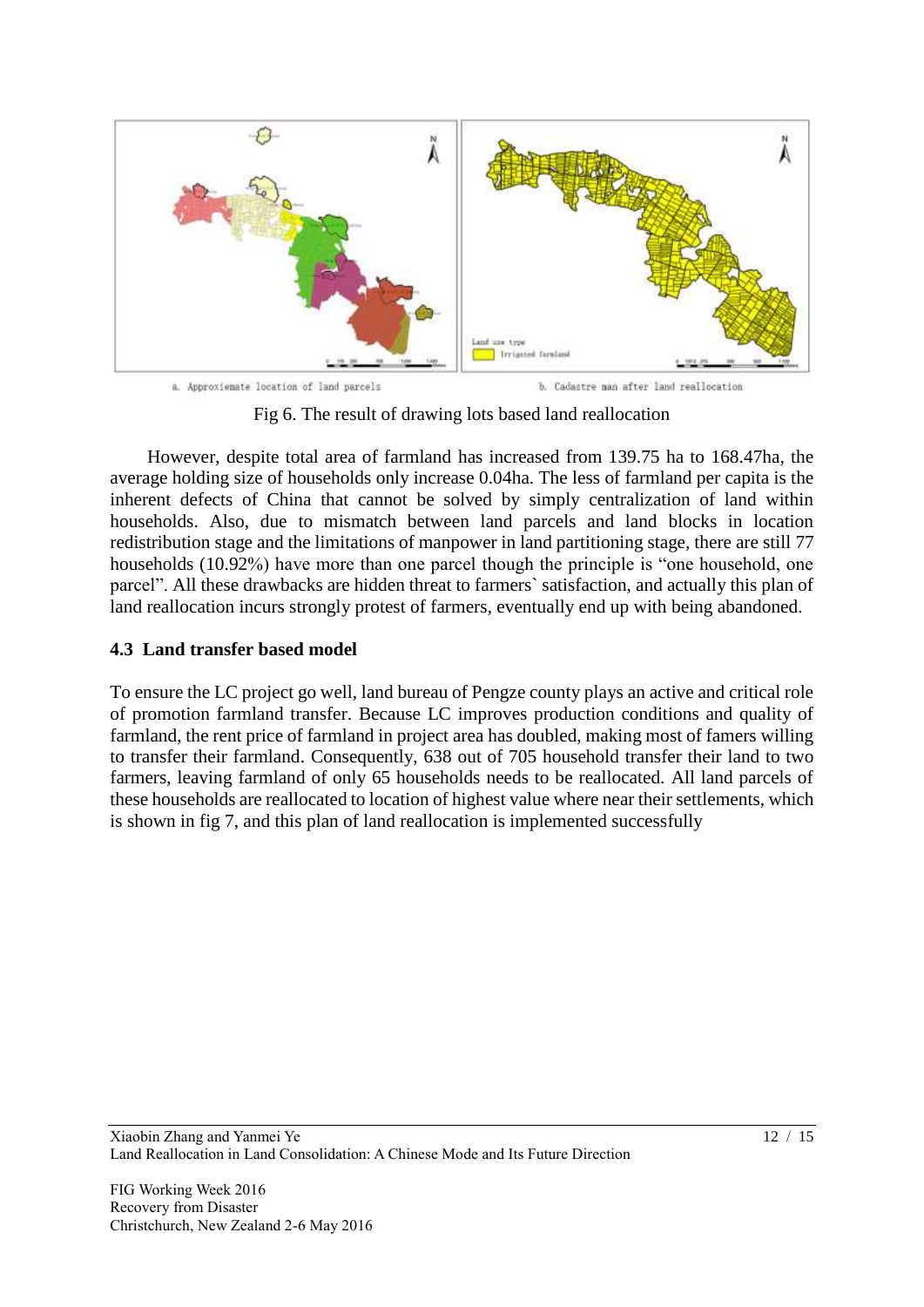

Fig 7. The result of transfer based reallocation

#### **4.4 Discussion on the results**

As is shown above, traditional approach of land reallocation in this project failed to be implemented mainly because of contrast between great workload and few benefits of land reallocation. Due to scarcity of farmland, the average holding size of households is still very small after large scale of land reallocation, which make few farmers want to be engaged in it.

One the contrary, land transfer can exactly solve this problem. After farmland transfer, one of transferees have about 110ha farmland to manage, which definitely realize the objective of large-scale agriculture. And the key factors of success of this kind of land reallocation can be summarized as the following aspects: government plays an active role of encouraging land transfer, mutual improvement between land transfer and LC, and a high proportion of nonagricultural employment in project area. In fact, the last factor is the premise of the popularity for this plan because only high proportion of non-agricultural employment would free so much farmland to be transferred. And we think this case would be a great example for developing countries experiencing rapid urbanization.

In addition, the new model shown in this section, which is land transfer based isn`t a panacea for land reallocation in LC, because there are so many factors affecting land transfer and land reallocation. A more important revelation we get from this case is that different administrative models and ways of land value can make a big difference on subsequent steps, and fundamentally determine the efficiency and results of land reallocation.

#### **5. CONCLUSION**

Through the overview of development of LC and the conventional approach for land reallocation, we get the main features of land reallocation system in China: 1) The complex and fuzzy property right system on farmland makes land tenure one of central issues of land reallocation for both practitioners and scholars; 2) Land reallocation is always carried out in a small area, usually within a villager group, no matter how large the project area is; 3) The search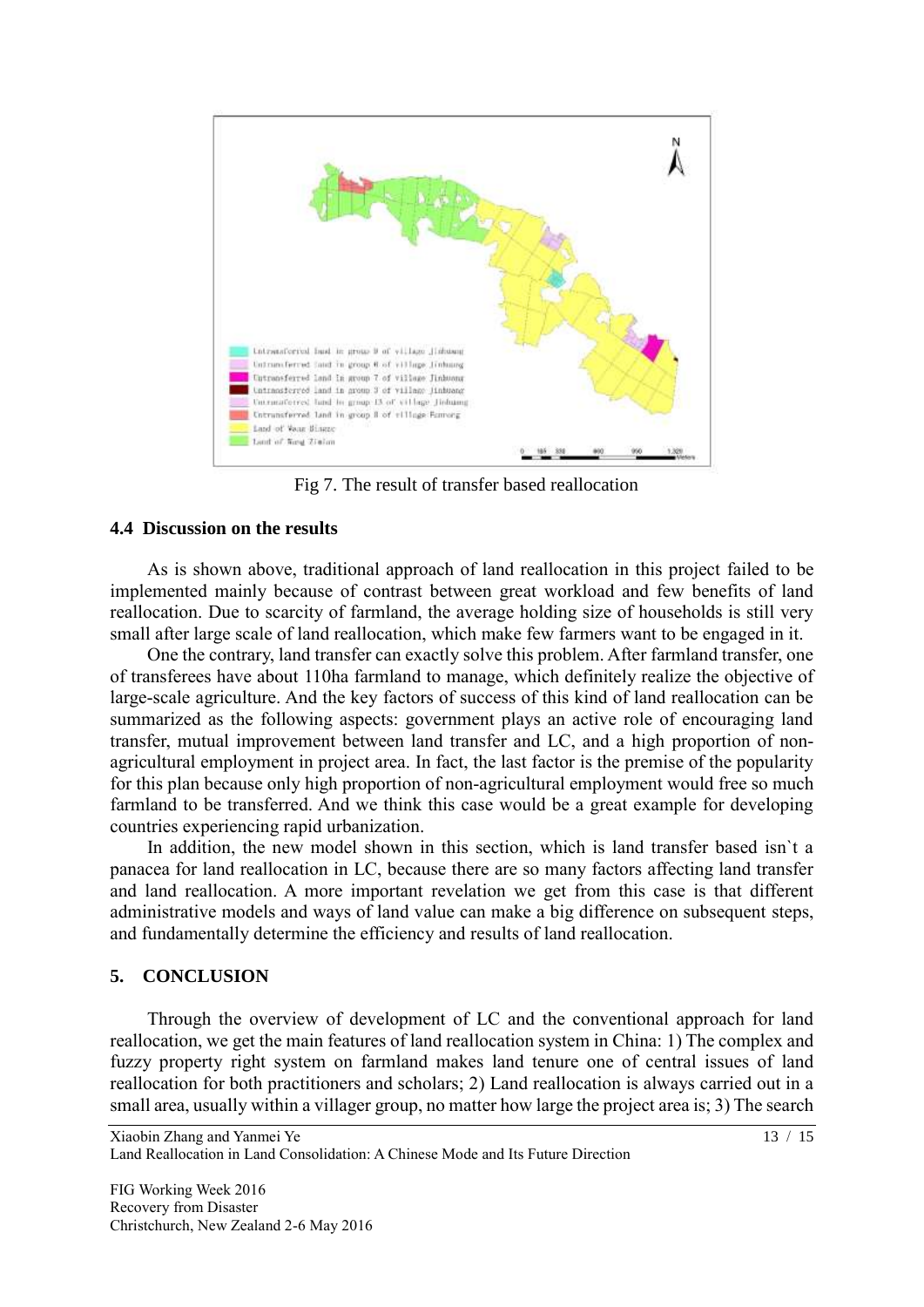for efficiency and procedure fairness leads to the choice of drawing lots in land location redistribution; 4) Land partitioning is a stage has over-reliance on artificial work, which makes it not only time consuming but also errors inviting.

This mode of land reallocation is something derived from traditional LC and can be adaptive to China`s reality during early stage of LC. However, the need for large-scale agriculture, the promotion of land registration and land the transformation of LC bring much pressure to it lately, and stimulate researchers to find new ways to solve this problem.

Furthermore, land reallocation is a process involving both administrative and technical aspects, and they are actually interactive. Therefore, we suggest through a framework that both administrative and technical steps should be taken into consider for future study and mainly focus on 1) Legislation and institutionalization of LC as a whole and land reallocation in specific; 2) Construction of a mature farmland evaluation system devote to land reallocation; 3) The impact factors of stakeholders` preference and their behavior pattern in land reallocation and 4) The technical aspects of land location redistribution and land partitioning.

### **REFERENCES**

Demetriou D et al. (2012). Land consolidation in Cyprus: Why is an Integrated Planning and Decision Support System required [J]. Land Use Policy, (29):131-142.

Tan L et al. (2015). Study on the legal system of land consolidation and reallocation for the new-type urbanization in china [C]. Proceedings of FIG Working Week, Sofia, Bulgaria, 17-21 May 2015.

Tang X. (2015). Method and system implement of property rights reallocation of cultivated land divided by linear project: a case study in land consolidation project along the Shunping section of Baofu Highway [J]. Journal of natural resources, 30(11):1934-1942.

Wang C. (2011). Study on property adjustment and management models of rural land reclamation [D]. 51-53. Beijing, China university of mining and technology.

Wang Y. (2008). Investigation in adjustment on contractual operation right of farmland in land reconsolidation [J]. China Land Science, 22(8):60-64.

Ye Y. (2002). Theory and Methodology of sustainable farmland consolidation [D]. 141-144. Hangzhou, Zhejiang University.

Yu Z, Wu C. (2003). Study on the mechanism construction on property right adjustment in land consolidation in China [J]. Journal of Nanjing Agricultural University, 26(2): 115-120.

Zhang B et al. (2013). Designing the land consolidation planning based on the plot survey: A case study of Wangpan village in Taikang county [J]. China Land Science, 27(10): 44-50.

Zhang F et al. (2009). Well adjustment of farmland plots is the key linkage for benefit maximizing in land reallocation projects [J]. China Land Science, 23(11):50-54.

Essadiki M, Ettarid M. (2002). Optimization of technical steps of rural land consolidation project using a G.I.S [C]. Proceedings of International Symposium on GIS, Istanbul, Turkey, 23-26 September 2002.

Feng Q. (2011). Land tenure in land consolidation planning and design [J]. Scientific and Technological Management of Land and Resources, 28(3):108-114.

Lu Y. (2012). The Innovative Pattern of the Rural Land Readjustment: The Implication of the Aggregation from Small to Large Parcel(ASLP)in Longzhou County, Chongzuo City, Guangxi Zhuang Autonomous Region [J]. China Land Science, 26(2):84-87.

Demetriou D. (2012) The development of an integrated planning and decision support system (IPDSS) for land consolidation [M]. 20-21. Leeds: University of Leeds.